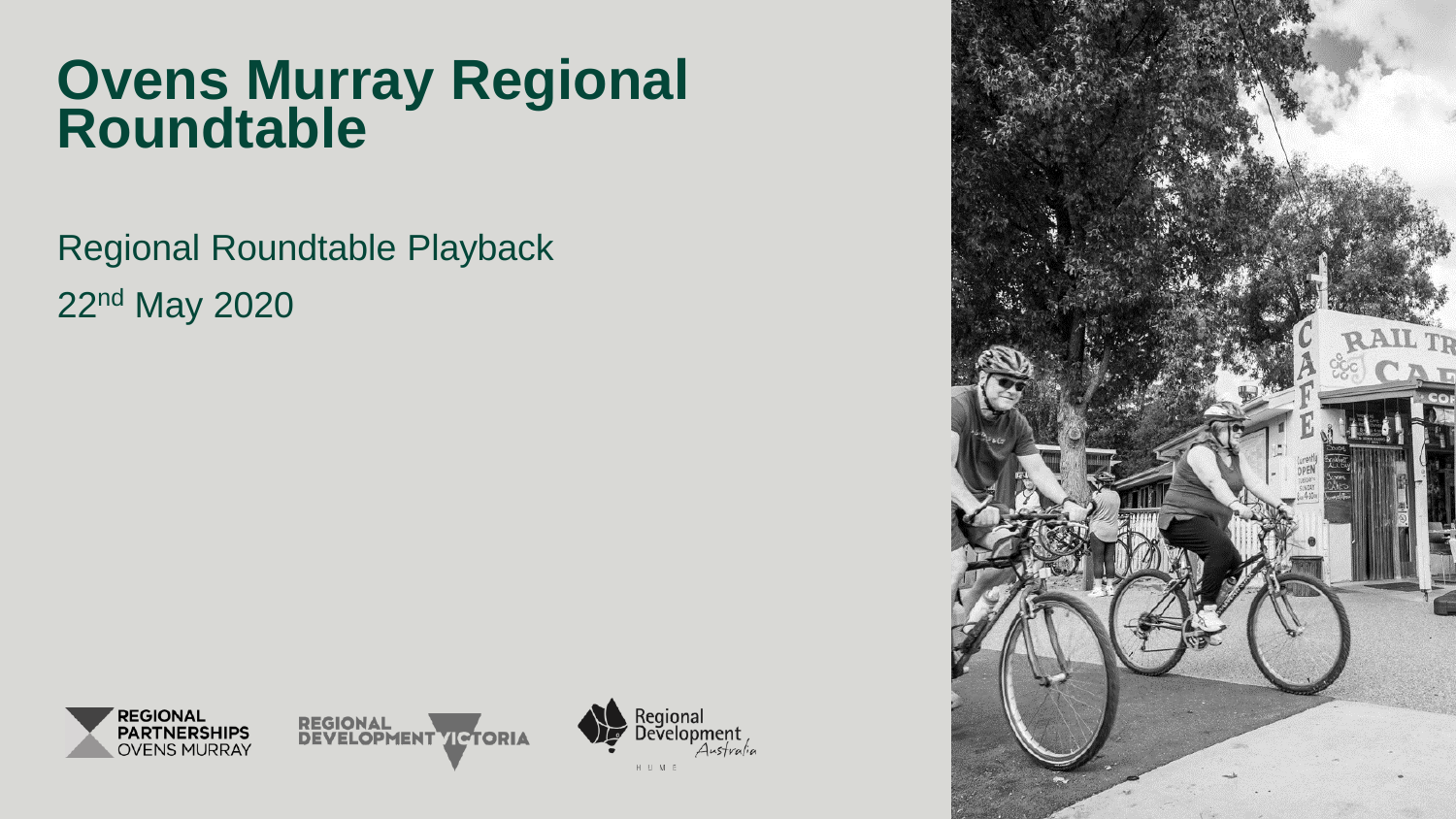### **About the roundtable**

The COVID-19 Pandemic has created unprecedented challenges for our communities, governments, industries and business.

On 22 May 2020 Ovens Murray community and industry leaders, government and MPs came together for a roundtable discussion on the impacts of the COVID-19 pandemic on Ovens Murray's rural and regional communities, and opportunities for a strong post pandemic recovery.

This document reflects a summary of the roundtable discussion including opportunities for short, medium and long term action. It is not an exhaustive account or analysis, but serves as a record of the roundtable conversation and will inform further discussions by local Ovens Murray leaders, government executives and regional partnership representatives.

### **Questions we considered**

- 1. Where have we felt the impacts of the pandemic most strongly?
- 2. What immediate action is needed?
- 3. What does 2025 look like for Ovens Murray if we have undertaken a smart recovery?
- 4. What recovery actions will help us get there?

### **The Ovens Murray region at a glance**

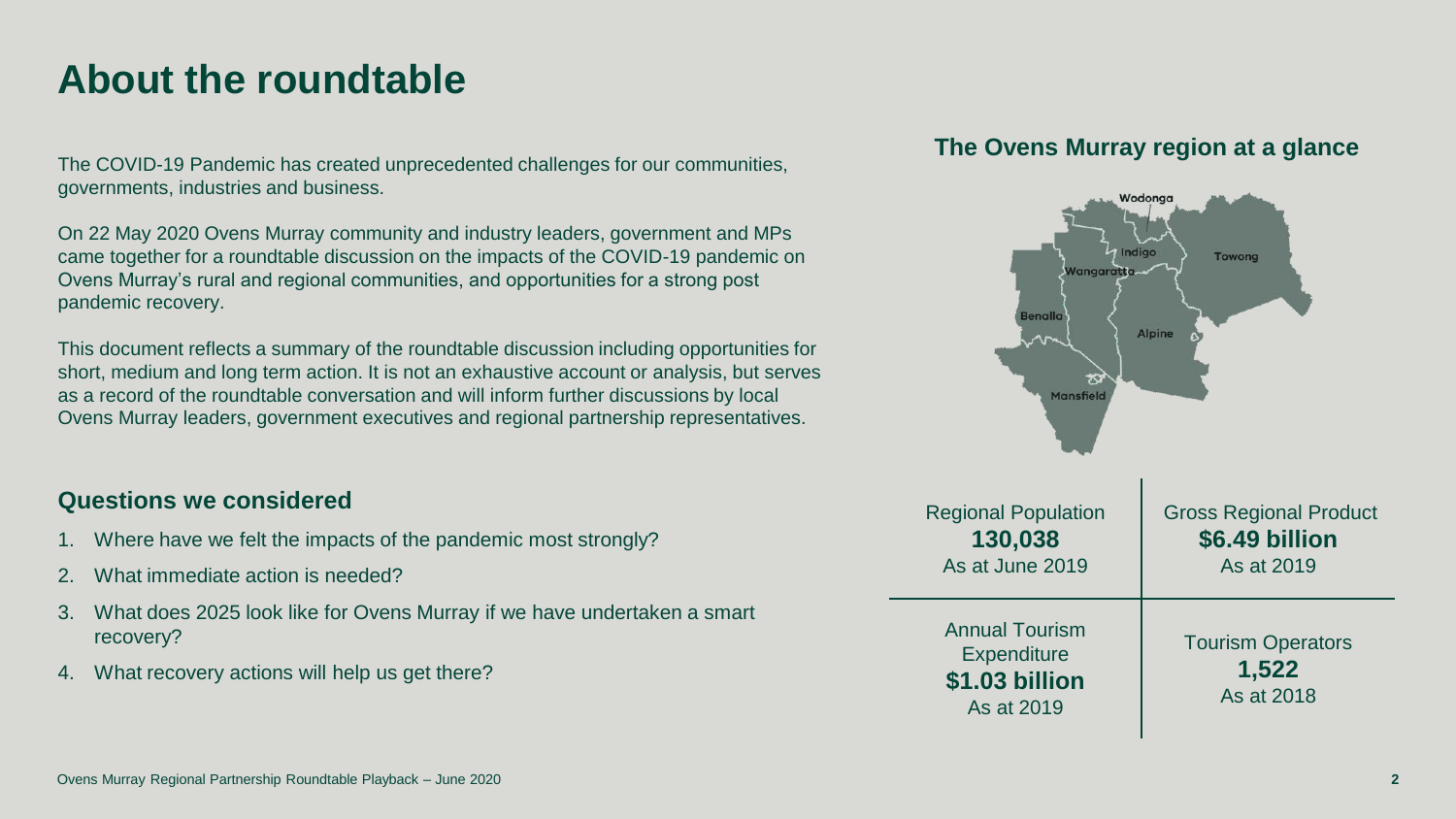## **1. Where have we felt the impacts of the pandemic most strongly?**

#### **Tourism and visitor economy**

The region has experienced significant downturn in visitation which has been magnified by the Black Summer bushfires. For example, in Alpine Shire which relies heavily on tourism, 60 per cent of businesses have now lost 100 per cent of their turnover, compared to the same time last year. Many of the tourist related businesses in the region have suspended operation and accommodation and hospitality have been hit hard. There are also ongoing questions about implementation of social distancing measures for industries that are re-opening and coming out of lockdown.

#### **Mental health**

Home schooling and social isolation has increased stress in the home, particularly for families, adolescents and young children. Mental health services are already stretched and the Centrelink office in Mansfield has shut which has added to increased levels of stress and anxiety in that community.

#### **Industry and business**

Solvency is a real issue, particularly for small to medium size businesses, with smaller balance sheets. Also, there are a number of niche tourist businesses in the region that will create service voids should they close down. Some businesses are more vulnerable than others, would be extremely difficult to replace and have a significant role in the tourism and the visitor economy.

#### **Digital connectivity**

The 'digital divide' has become a real indicator of disadvantage in the region, as parts of Ovens Murray struggle with reliable connectivity. In some

communities (e.g. Benalla), the cost is prohibitive for people to be digitally connected. There have been mixed experiences for regional businesses in regard to digital connectivity and capability. Some have adapted well to the digital space, while many others have struggled to set themselves up online or consider it beyond their current capability. There are many 'shopfront' businesses in the area that are reliant on tourist traffic coming through the door and franchise businesses that are subject to the ongoing threat of being shut due to parent company action.

#### **Jobs and Education**

Tourism accounts for 21 per cent of employment in the region and businesses that rely on tourism, in particular, have been significantly impacted since the bushfires in January 2020. Young people in particular have been hit hard in terms of engagement in education and jobs. For young people already struggling at school it will be even harder to re-engage them into education or transition them into employment. There is also concern about what will happen when the short term response measures stop and disadvantaged students are required to return digital devices that were provided to them to assist with home schooling.

*"We've actually been looking at ABS data and found that digital connectivity mirrors disadvantage or is*  actually more prevalent in disadvantaged areas. So, in Benalla, there's a lot of people who aren't *connected; they're socially isolated."* 

- Regional Partnership

*"I have a few businesses which are very much dependent on tourism and most of them are closed."* - Benalla business leader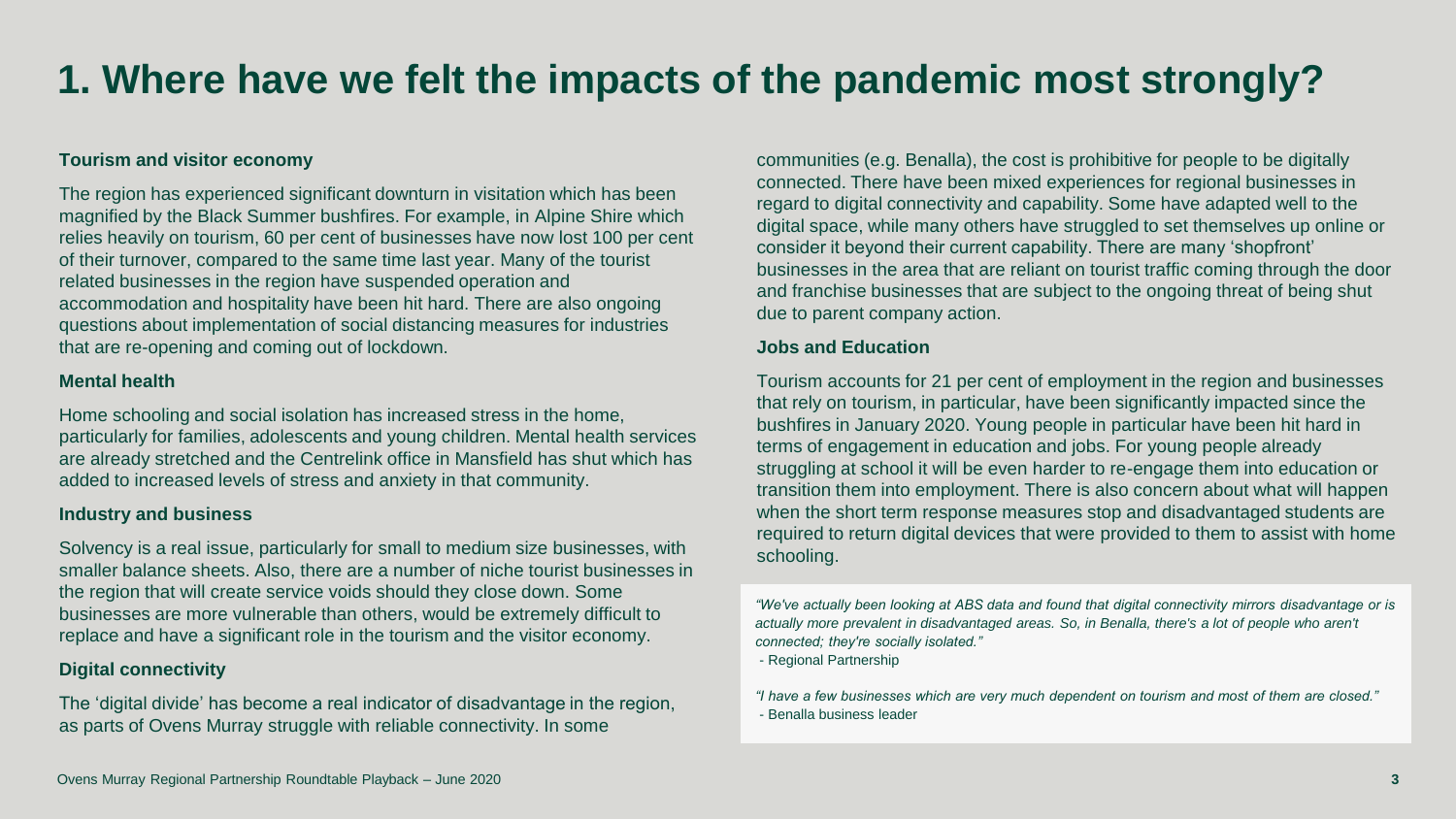## **2. What immediate action is needed?**

### **Tourism and visitor economy**

- Provide clear and concise information to tourism operators on how to keep local communities and visitors safe.
- Develop a communications and engagement strategy for communities to ensure local sentiment supports visitors coming back into the region.
- Review branding for the region to better promote clean and spacious environment.

### **Mental health**

- Invest in building community resilience by maintaining face-to-face health services as well as telehealth solutions.
- Continue to undertake action to support health and wellbeing of young people.
- Identify ways to maintain connectivity to social and government services, particularly for young people and disadvantaged communities.

### **Industry and business**

- Support businesses with marketing and sales strategies, particularly as they adapt to changing practices through current and future restriction periods.
- Provide practical support and advice to help businesses adapt to the new operating environment through e-commerce.
- Extend JobKeeper and financial support to those industries hardest hit including retail, food services and NGOs.
- Seek clarity from government on what is happening in the next 6-12 months.
- Work with Business Victoria to provide more support including recovery workshops for business owners and seek support for 'buy local' initiatives.

• Stimulate private sector investment by leveraging government investment.

### **Digital connectivity**

- Increase availability of affordable digital connectivity for businesses and households.
- Resolve connectivity issues for industry and households (black spots/slow internet/poor reliability).

### **Jobs and education**

- Continue to support innovation and entrepreneurship, especially to support emerging talent.
- Identify ways new industries such as renewable energy and other circular economy opportunities such as waste to energy can create jobs, support education and provide pathways to employment.
- Champion and support existing and proposed initiatives in key sectors such as health, community services and education.

### **Liveability**

- Promote and encourage regional living and relocation from city.
- Support and expand on existing investment for public amenity infrastructure.

*"Some people within our communities have certainly been a little bit rattled. So, as we do look to come out of what lockdown looks like we do need to acknowledge the fact that we have to take our communities on that journey as we'd love to welcome visitors back."*

- Wangaratta business leader

*"We're encouraging business to get online and we're hoping this will be a long-term thing for them that once they do get online, they'll see that it is worthwhile, that it's another avenue to get products and services out there".* 

- Wodonga business leader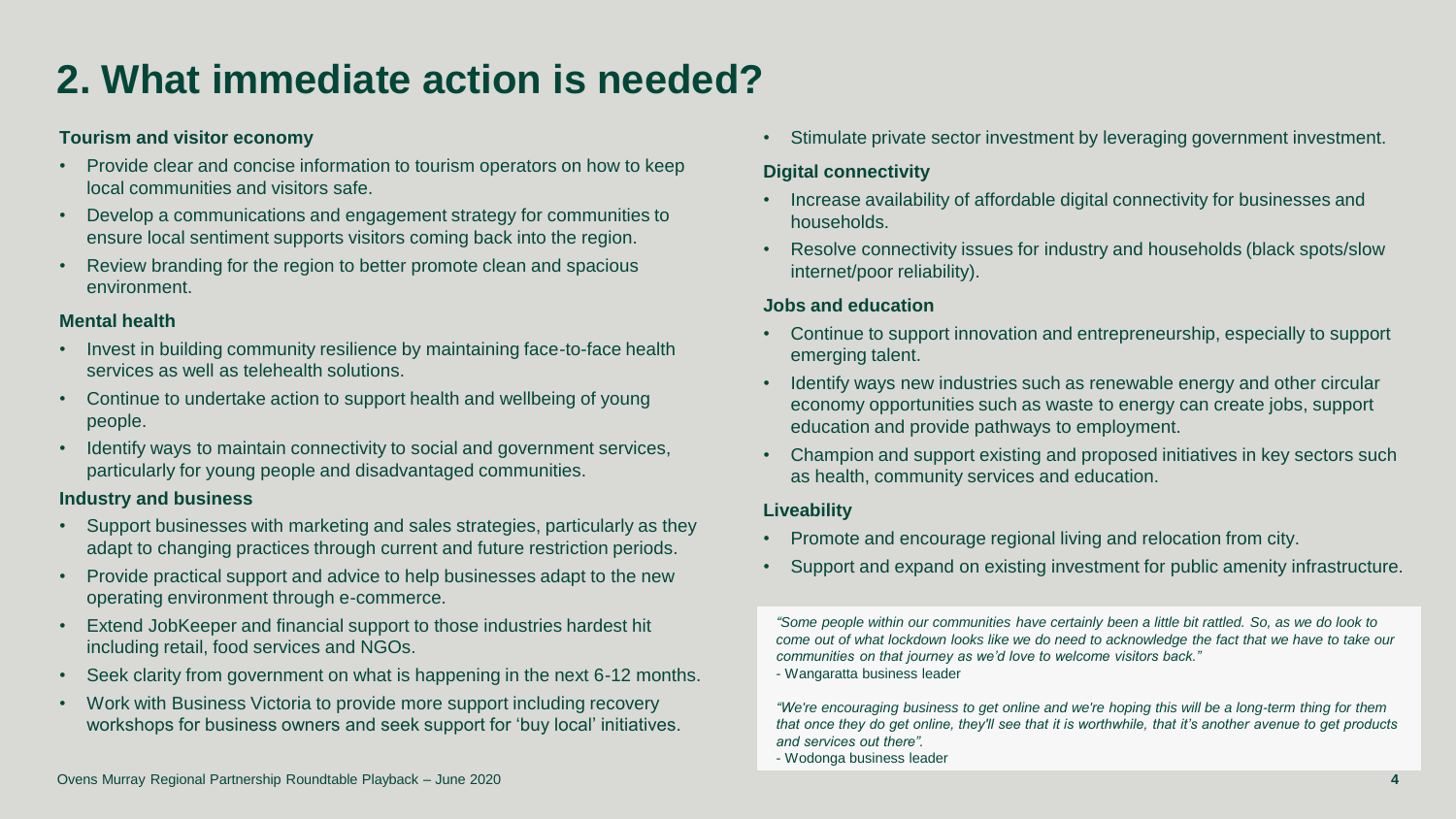### **3. What does 2025 look like for Ovens Murray if we have undertaken a smart recovery?**

We are a lead regional tourist destination, more visitors are drawn all year round by iconic attractions such as our alpine areas, rail trails, cycling offering, wineries and the ability to plan and realise holiday dreams.

Our supply chain, transport and freight networks are up and running and supporting new industries such as alternative and renewables energies, and more coordinated logistics and defence.

We are more sustainable and our circular/alternative and renewable energy industries are growing.

Private sector leadership is driving local innovation and entrepreneurship that is regenerating the economy.

Our businesses are working together to realise shared outcomes and diversify the local economy making it more resilient.

We have identified and established a centre of excellence for a new or emerging industry.

Digital connectivity is no longer a barrier to social, education or employment opportunities and connections.

We have a clear pathway from education to employment for our existing and new industries.

The next generation of young leaders has access to local education and employment opportunities.

We are a choice place to live with more people living and working locally but employed centrally.

Community-led recovery initiatives are driven by the community but supported and enabled by government.

Our transport network has expanded and there is better connection across the region.

We have strong regional health partnerships that plan and work together to respond to health emergencies and deliver health services.

*"We know that when you create a culture of entrepreneurship, it actually attracts other entrepreneurs and creates a culture that becomes infectious for the next generation…it is about developing out that emerging and existing talent that will attract others as well, so those people not only create jobs for themselves but jobs for others in the future."*

- Local Council representative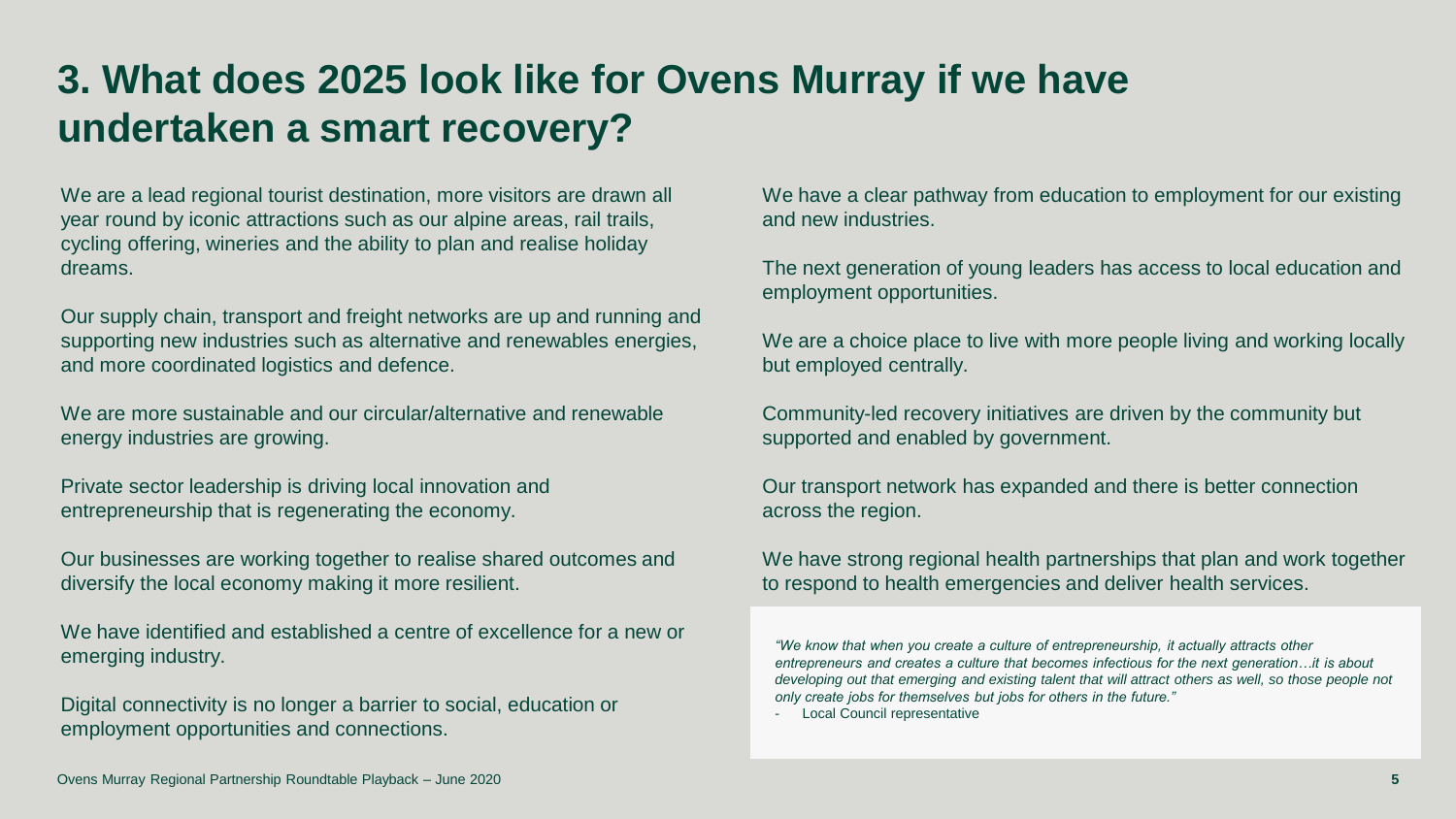## **4. What recovery actions will help us get there?**

### **Tourism and visitor economy**

- Support and invest in infrastructure and accommodation requirements for growth in domestic travel, including iconic accommodation options, cycling service offering and tourist attractions.
- Deliver Growing Mount Hotham and Ned Kelly Alive initiatives.
- Research and cater to visitor journey and needs in promotion, planning and service delivery (individuals, groups and corporate visitors).

### **Industry and business**

- Sustain our new business and innovation hubs and strengthen alliances within private sector and community groups, such as local renewable energy community groups.
- Identify ways to accelerate private sector partnerships and create more effective public-private partnership arrangements.
- Undertake review and audit of government infrastructure and identify ways to leverage/maximise use of investments through alternative or shared usage.
- Research new industries (alternative and renewable energies, manufacturing) and support current industries (health and education) to develop clear pathways between education and employment.
- Review and streamline planning and tenure arrangements to support private sector growth.

### **Digital connectivity**

- Improve and restore infrastructure damaged by bushfires.
- Build capability of individuals to digitally access services and social connections.
- Improve reliability and capacity for industry, especially in tourism hot spots.

#### **Mental Health**

• Engage schools and community groups to enable meaningful connections outside family networks.

### **Jobs and education**

- Create school-based apprenticeships, work experience and internship opportunities that are connected to clear employment pathways.
- Scale up education opportunities through our local tertiary institutions such as Charles Sturt University Wangaratta campus to increase student capacity and support displaced adults.

### **Liveability**

- Continue to undertake strategic land use planning for residential and commercial growth.
- Continue to invest in alternative and renewable energy to support local energy needs and sustainability.

### **Transport**

• Accelerate and invest in reliable and connected train network / transport infrastructure from Melbourne, i.e. 'fast train project' to enable a one-hour commute from Melbourne and east coast corridor (Melbourne to Sydney) and take action to better connect hubs to surrounding regional towns.

### **Health**

- Review opportunities to create efficiencies and share health service capacity and deliver health services across local public and private health centres.
- Review and better align health sector boundaries.

*"Need right infrastructure, need to be visitor obsessed and make the visitor journey seamless, make it easy for them."*

- Tourism North East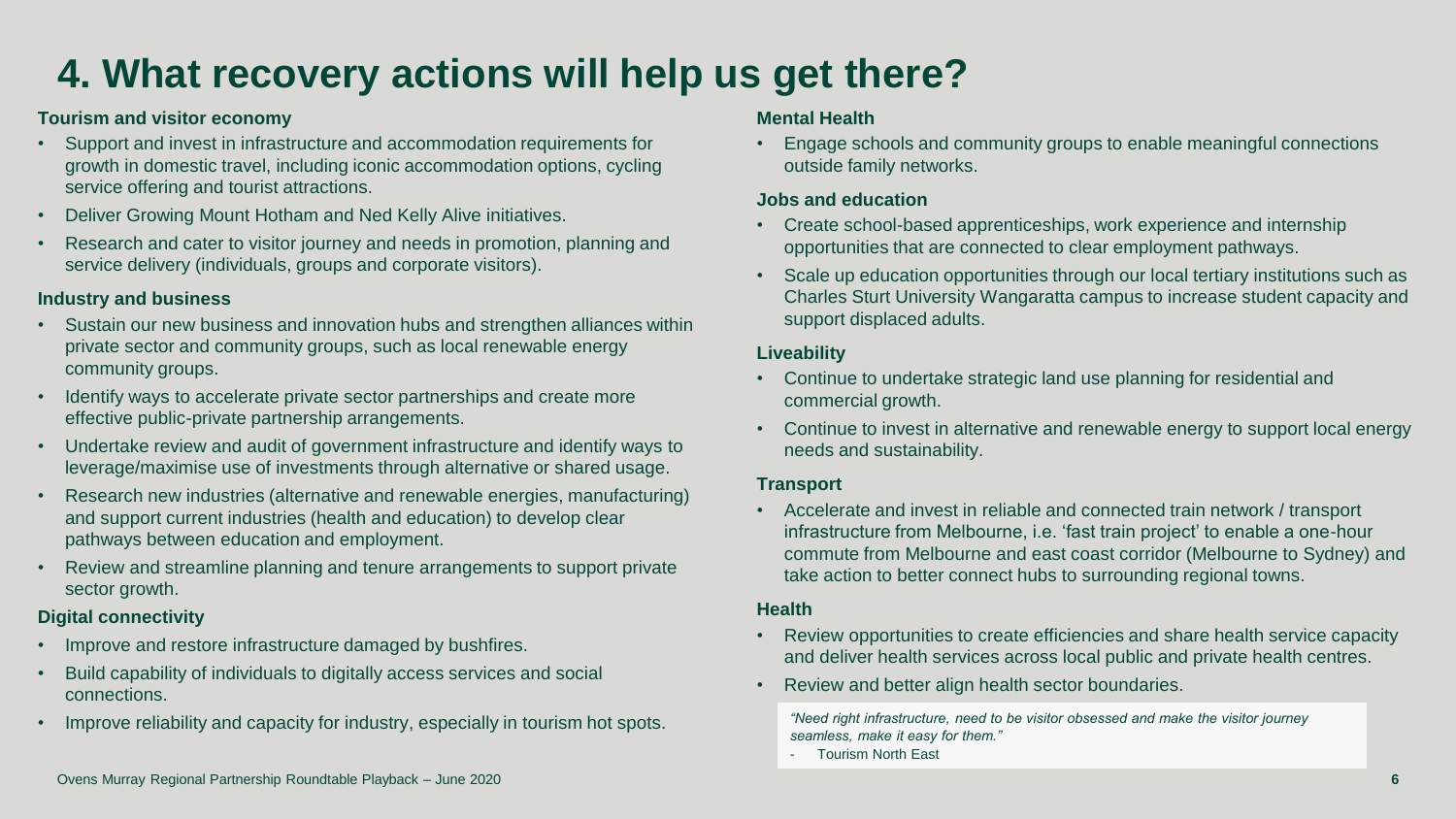## **Thank you**

### **Our contributors and attendees**

Irene Grant, Regional Partnership Chair Amber Gardner, Regional Partnership Deputy Chair Michael Gobel, Regional Partnership Sally Gamble, Regional Partnership Rosie Koop, Regional Partnership Charlie Bird, Regional Partnership Trevor Ierino, Regional Partnership Kaylene Conrick, Regional Partnership Brendan McGrath, Regional Partnership Mark Dixon, Regional Partnership Greg Stenton, Regional Partnership

Amanda McClaren, Hume RDA Committee Matt Nelson, RDV

Cr Danny Claridge, Benalla Rural City Council Cr Jenny O'Connor, Indigo Shire Council Cr Marg Attley, Mansfield Shire Council Cr Dean Rees, Wangaratta Rural City Council Cr Anna Speedie, Wodonga City Council

Bess Nolan -Cook, Tourism North -East Matt Pfahlert, Australian Centre for Rural Entrepreneurship (ACRE) Dr Suzanne Hodgkin, La Trobe University Julia Fenech, Bushfire Recovery Victoria Neil Aird, Business Wodonga Lindsay Thomas, Benalla Business Network Dave Fuller, Business Wangaratta Dr David Cooper, Northeast Health Wangaratta Nicki Melville, Albury Wodonga Health

Danielle Green MP, Parliamentary Secretary for Regional Victoria

Commonwealth representatives from Assistant Minister Marino's Office and Department of Infrastructure, Transport, Regional Development and **Communications** 

Maxine Loynd, Head of Regional and Rural Policy and Strategy, RRV

> Our Regional Roundtable was facilitated by Ben Schramm, Managing Partner Cube Group

**CUBE** , group